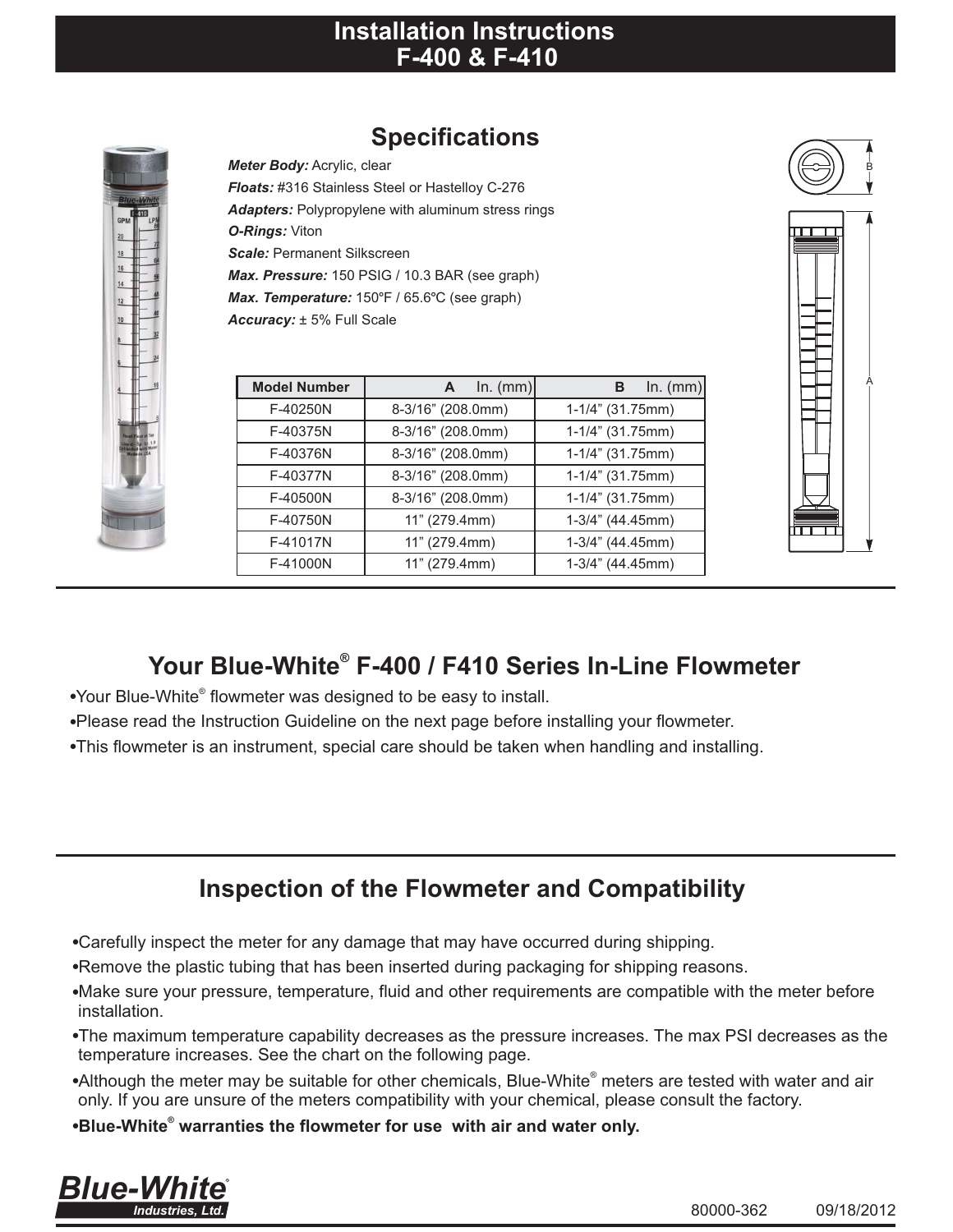## **Installation Guideline**

Please use the following steps to guide you through Theorem Ceiling the installation.



- **1.** The flowmeter must be installed in an exact vertical plane to ensure accuracy.
- **2.** Use PTFE tape (or similar) on all pipe threads. Acrylic and other exotic plastics cannot tolerate PVC Glue and/or pipe dope. Even fumes can cause crazing. If you are installing your flowmeter to a glued pipe installation, install the flowmeter *after* all glued fittings are dried and lines are purged of all fumes. Never hold the meter with pliers or like tools. **DO NOT OVER-TIGHTEN!**
- **3.** Wall, floor and ceiling mounts are to be carefully aligned and sturdy. Wall, floor and ceiling supports are recommended as needed. This is to maintain pipe alignment and to prevent vibration.
- **4.** Valves **Avoid a system that will impose a sudden burst of flow to the meter**. Such a burst will cause the float to impact the float

stop with destructive force which may damage the flowmeter. Solenoid valves, or other quick opening valves cannot be used unless meter is protected against sudden bursts of flow. (If necessary a surge chamber should be installed. This will also be useful in high pressure startup situations) The flowmeter is not warrantied against this type of damage.

**5.** Maximum working pressure not to exceed recommended psi at fluid temperature (see Temperature Vs. Pressure chart).

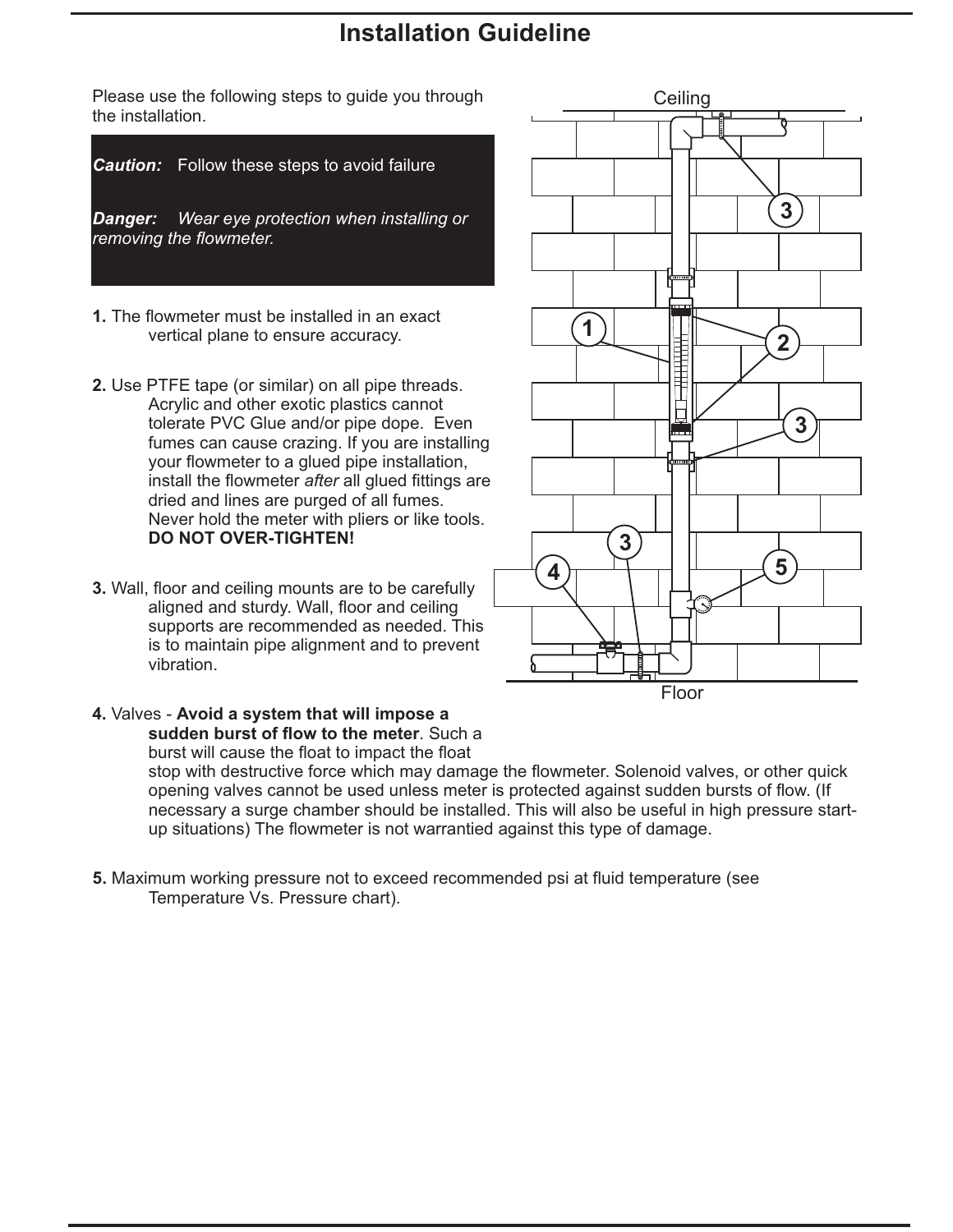#### **Temperature vs. Pressure**



#### *Temperature*

## **Pressure and Temperature**

Pressure and temperature limits are inversely proportional. At the maximum suggested pressure the temperature should approach 70°F / 21.1°C; at the maximum suggested temperature the pressure should approach zero psi. We cannot guarantee our flowmeters will not be damaged either at or below the suggested limits simply because of many factors which influence meter integrity; stress resulting from meter misalignment, damage due to excessive vibration and/or deterioration caused by contact with certain chemicals as well as direct sunlight. These situations and others tend to reduce the strength of the materials from which the meters are manufactured.

## **Application Note**

**Flowmeters are tested and calibrated for water or air only.**

**Although meters may be suitable for other chemicals, Blue-White cannot guarantee their suitability. It is the responsibility of the user to determine the suitability of the flowmeter in their application.**